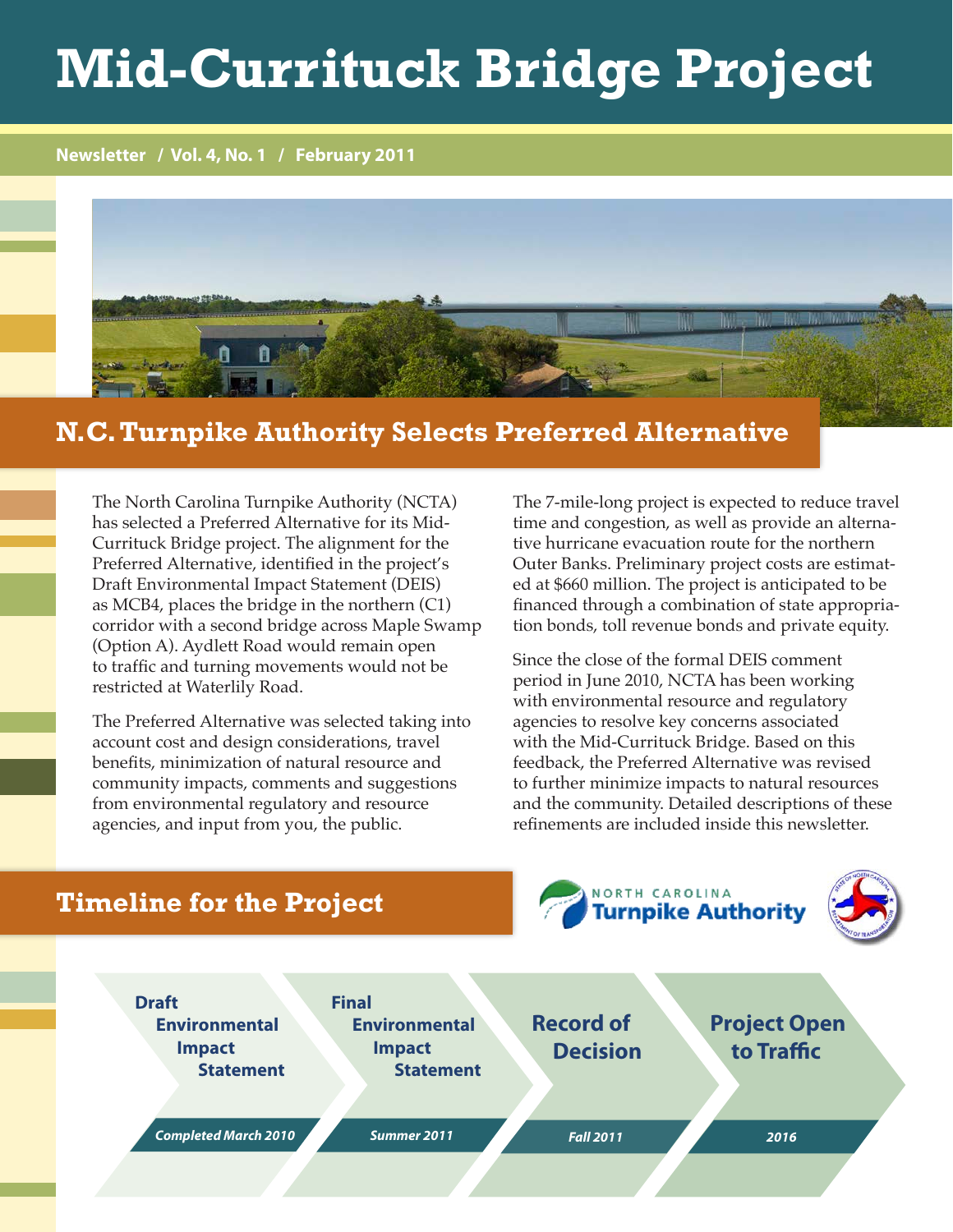*Currituck Sound*

<sup>O</sup>Hog Quarter Landing

Spot

D<br>PAR Curricle City

> **Southern Shores**

> > **Kitty Hawk**

Point Harbor

Harbinger

**Duck**

12

158 12

12

12

158

DUCK WOODS DRIVE



CYPRESS KNEE TRAIL

NCTA is continuing to work with environmental resource and regulatory agencies to minimize the impacts of in-water construction work, implement stormwater management efforts and mitigate the bridge's shading of submerged aquatic vegetation (an important fish habitat). These concerns will need to be resolved in order for the agencies to issue the environmental permits needed to build the bridge project.

NCTA is also proceeding with completion of the Final Environmental Impact Statement, expected in Summer 2011. It would be followed by a Record of Decision, which is expected in Fall 2011. The project is scheduled to open to traffic in 2016.

The Preferred Alternative selected by NCTA has been refined since it was included in the DEIS in order to address comments and concerns expressed by environmental resource and regulatory agencies, residents, homeowners and other stakeholders. These refinements include:

Widening only certain stretches of N.C. 12 to reduce community impacts. Four-lane widening would occur approximately from Devils Bay to North Harbor View Drive, Monteray Drive to Crown Point Circle and Sand Fiddler Circle to Marlin Way.

### *Atlantic*  **N.C. 12 would be widened**

to four faries only in certain areas,<br>including stretches along the bridge to four lanes only in certain areas, landing, the Food Lion and TimBuck II commercial area and Currituck Clubhouse Drive. Left turn lanes would be added at intersections that remain two lanes between the bridge landing and Currituck Clubhouse Drive.

Constructing roundabouts on N.C. 12 at the bridge landing and Currituck Clubhouse Drive so N.C. 12 traffic does not have to stop. Keeping traffic moving through these intersections on summer weekends reduces the potential for back-ups and the need for additional four-lane widening on N.C. 12.

Relocating the northern (C1) corridor bridge landing on the Outer Banks to reduce community and wetland impacts.

#### **Next Steps**

The **refined northern (C1) corridor** would provide a straight bridge with a northern landing on the Outer Banks. The landing would pass between the first phase of the Corolla Bay subdivision and the northern end of the Monteray Shores subdivision. The bridge approach road would be at least 300 feet away from the homes and lots west of N.C. 12.

**Reversing the center turn lane** on U.S. 158 between the Mid-Currituck Bridge and N.C. 168 would help move additional traffic when needed during a hurricane evacuation.



A **median acceleration lane** would aid safe left turns at Waterlily Road and U.S. 158. U-turn bulbs at nearby intersections would also provide additional flexibility for local traffic near the Mid-Currituck Bridge interchange.

As detailed in Option A of the DEIS, a **toll plaza** would be located within the U.S. 158 interchange and a two-lane bridge would be constructed over Maple Swamp between the interchange and the community of Aydlett. In Aydlett, the approach road would continue on fill, and Aydlett Road would remain open to local traffic.



#### **Roundabouts**

would be installed instead of traffic signals on N.C. 12 at the bridge landing and Currituck Clubhouse Drive.



A short **third westbound lane** would be added on U.S. 158 from Cypress Knee Trail to 450 feet west of Duck Woods Drive.

## **Refinements to the Preferred Alternative**

### **Map of Preferred Alternative**